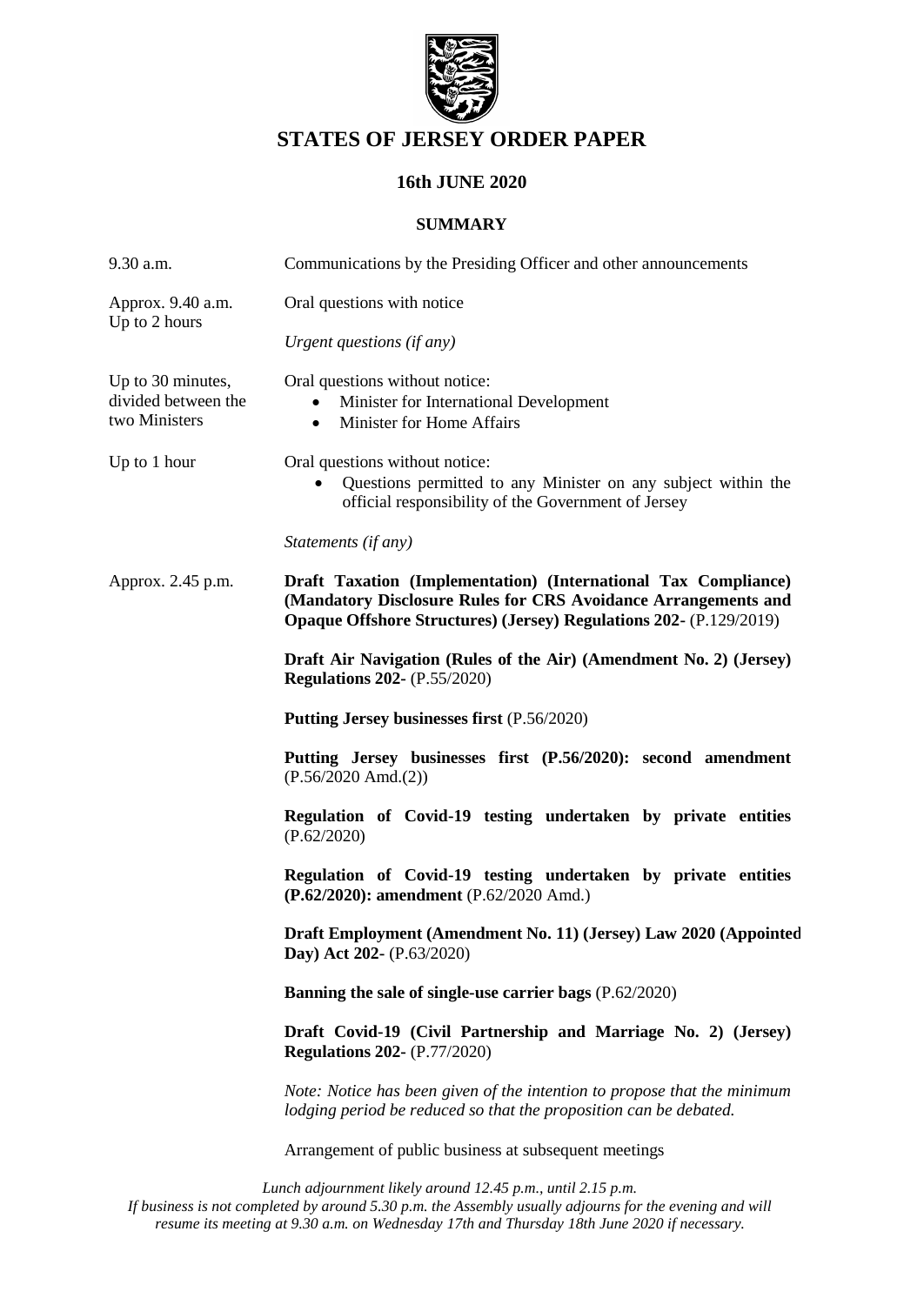

# **STATES OF JERSEY ORDER PAPER**

### **16th JUNE 2020**

## **A. COMMUNICATIONS BY THE PRESIDING OFFICER**

### **B. TABLING OF SUBORDINATE ENACTMENTS**

*(Explanatory note attached)*

Covid-19 (Construction Work – [Third Extension and Workplace Restrictions](https://www.jerseylaw.je/laws/enacted/Pages/RO-079-2020.aspx)  – [First Extension\) \(Jersey\) Order 2020.](https://www.jerseylaw.je/laws/enacted/Pages/RO-079-2020.aspx) *[Minister for Health and Social Services.](https://www.jerseylaw.je/laws/enacted/Pages/RO-079-2020.aspx)* [R&O.79/2020.](https://www.jerseylaw.je/laws/enacted/Pages/RO-079-2020.aspx)

### **C. DOCUMENTS PRESENTED**

[States of Jersey Development Company.](https://statesassembly.gov.je/assemblyreports/2020/r.56-2020.pdf) Presented: 5th June 2020, *[Comptroller and Auditor General.](https://statesassembly.gov.je/assemblyreports/2020/r.56-2020.pdf)* [R.56/2020.](https://statesassembly.gov.je/assemblyreports/2020/r.56-2020.pdf)

## **D. NOTIFICATION OF LODGED PROPOSITIONS**

| Bus Service: introduction of through-fares $(P.19/2020)$ – amendment.<br>Lodged: 11th June 2020, Connétable of St. Helier.                            | P.19/2020.<br>Amd.       |
|-------------------------------------------------------------------------------------------------------------------------------------------------------|--------------------------|
| Putting Jersey businesses first (P.56/2020): second amendment.<br>Lodged: 9th June 2020, Council of Ministers.                                        | P.56/2020.<br>Amd. $(2)$ |
| Regulation of Covid-19 testing undertaken by private entities (P.62/2020):<br>amendment.<br>Lodged: 9th June 2020, Deputy K.F. Morel of St. Lawrence. | P.62/2020.<br>Amd.       |
| Senators and Deputies: removal of citizenship requirement.<br>Lodged: 9th June 2020, Deputy M. Tadier of St. Brelade.                                 | P.75/2020.               |
| Period of Questions Without Notice to the Chief Minister at every scheduled<br>Sitting.<br>Lodged: 10th June 2020, Deputy M. Tadier of St. Brelade.   | P.76/2020.               |
| Draft Covid-19 (Civil Partnership and Marriage No. 2) (Jersey) Regulations<br>$202 -$<br>Lodged: 11th June 2020, Minister for Home Affairs.           | P.77/2020.               |
|                                                                                                                                                       |                          |

# **E. WITHDRAWAL OF LODGED PROPOSITIONS**

In accordance with Standing Order 34(1), the proposer of the following propositions lodged 'au Greffe' has informed the Greffier of the States that it is to be withdrawn –

| Putting Jersey businesses first (P.56/2020): amendment. | P.56/2020. |
|---------------------------------------------------------|------------|
| Lodged: 29th May 2020, Council of Ministers.            | Amd.       |

## **F. APPOINTMENT OF MINISTERS, COMMITTEES AND PANELS**

### **G. MATTERS OF PRIVILEGE**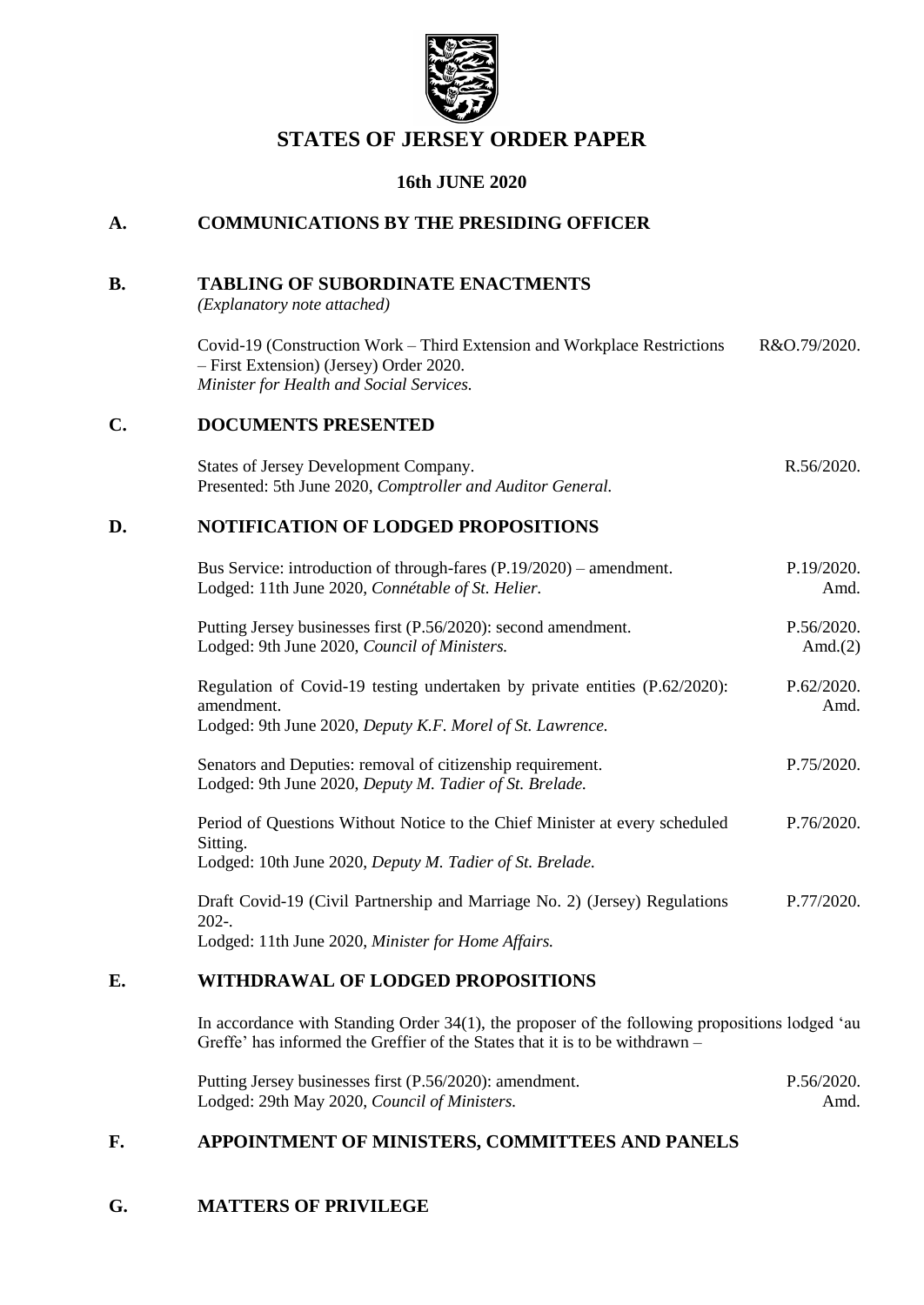

## **H. PETITIONS**

### **I. QUESTIONS**

#### (a) – **Written Questions** *(attached)*

- **WQ.212/2020** 1. The Chief Minister will table an answer to a question asked by Deputy J.H. Perchard of St. Saviour regarding the approach of the Government of Jersey to controlling Covid-19. **WQ.213/2020** 2. The Chair of the States Employment Board will table an answer to a question asked by Deputy L.M.C. Doublet of St. Saviour regarding non-disclosure agreements signed since 2000. **WQ.214/2020** 3. The Minister for Home Affairs will table an answer to a question asked by the Deputy of St. Peter regarding passengers travelling to Jersey during the Covid-19 pandemic. **WQ.215/2020** 4. The Chair of the States Employment Board will table an answer to a question asked by Deputy R.J. Ward of St. Helier regarding the resourcing approval panel. **WQ.216/2020** 5. The Minister for Social Security will table an answer to a question asked by Deputy R.J. Ward of St. Helier regarding the impact of the Covid-19 economic recovery plan on Income Support payments. **WQ.217/2020** 6. The Chair of the States Employment Board will table an answer to a question asked by Deputy R.J. Ward of St. Helier regarding incidents of racist abuse towards public sector employees. **WQ.218/2020** 7. The Minister for Treasury and Resources will table an answer to a question asked by Deputy R.J. Ward of St. Helier regarding the classification of States expenditure. **WQ.219/2020** 8. The Minister for the Environment will table an answer to a question asked by Deputy R.J. Ward of St. Helier regarding the monitoring of air pollution. **WQ.220/2020** 9. The Minister for Home Affairs will table an answer to a question asked by Deputy C.S. Alves of St. Helier regarding the provision of personal protective equipment (P.P.E.) to the States of Jersey Police. **WQ.221/2020** 10. The Minister for Health and Social Services will table an answer to a question asked by Deputy C.S. Alves of St. Helier regarding guidance in respect of personal protective equipment (P.P.E.). **WQ.222/2020** 11. The Minister for Health and Social Services will table an answer to a question asked by Deputy C.S. Alves of St. Helier regarding the provision of psychology, psychiatry and 'talking therapies' services. **WQ.223/2020** 12. The Minister for Treasury and Resources will table an answer to a question asked by Deputy C.S. Alves of St. Helier regarding the plans to construct Building 3, 4, 5 and 6 of the International Finance Centre. **WQ.224/2020** 13. The Minister for Health and Social Services will table an answer to a question asked by Deputy G.P. Southern of St. Helier regarding patient waiting lists. **WQ.225/2020** 14. The Minister for Treasury and Resources will table an answer to a question asked by Deputy G.P. Southern of St. Helier regarding the delivery of savings through contract efficiencies.
- **WQ.226/2020** 15. The Chief Minister will table an answer to a question asked by Deputy G.P. Southern of St. Helier regarding the 2019/2020 Income Distribution Survey.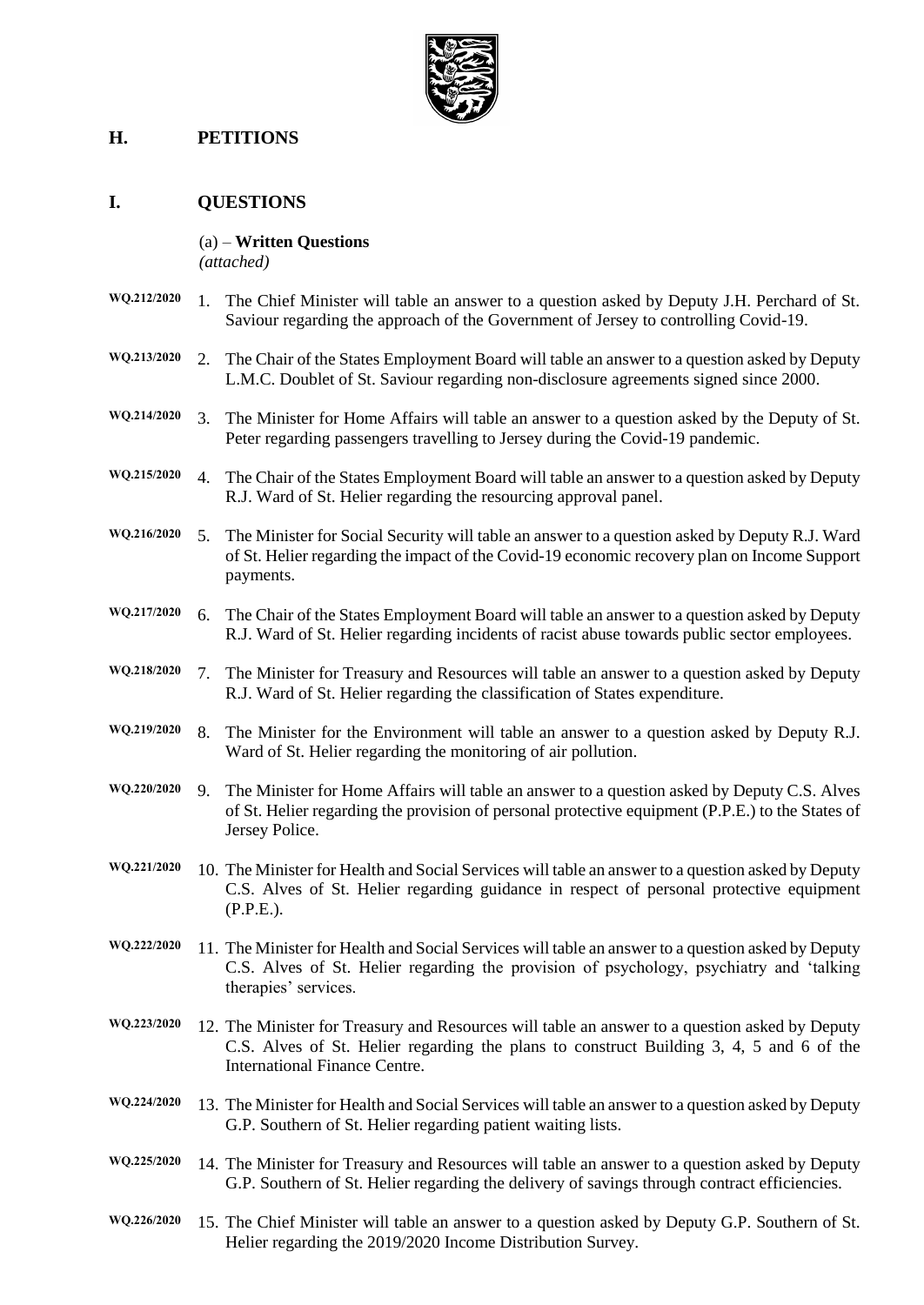

- **WQ.227/2020** 16. The Minister for Health and Social Services will table an answer to a question asked by Deputy G.P. Southern of St. Helier regarding the delivery of nursing and residential care under the Jersey Care Model.
- **WQ.228/2020** 17. The Minister for Health and Social Services will table an answer to a question asked by Deputy G.P. Southern of St. Helier regarding the contractual arrangements between the Department of Health and Community Services and the Islands G.P.s.
- **WQ.229/2020** 18. The Chair of the States Employment Board will table an answer to a question asked by Deputy M.R. Higgins of St. Helier regarding compromise agreements with ex-public sector employees.
- **WQ.230/2020** 19. The Chair of the States Employment Board will table an answer to a question asked by Deputy M.R. Higgins of St. Helier regarding the costs of the 'Alwitry case'.
- **WQ.231/2020** 20. The Minister for Health and Social Services will table an answer to a question asked by Deputy M.R. Higgins of St. Helier regarding the lessons learnt from the 'Alwitry case'.
- **WQ.232/2020** 21. The Chair of the States Employment Board will table an answer to a question asked by Deputy M.R. Higgins of St. Helier regarding the dismissal of public sector employees.

#### **(b) – Oral Questions**

(120 minutes)

**OQ.158/2020** 1. Deputy G.P. Southern of St. Helier will ask the following question of the Minister for Health and Social Services –

> "Is it the Minister's assessment that the current contracts between G.P.s and his Department (that were introduced to enable the Island to cope with the Covid-19 pandemic) fully meet the terms detailed in P.125/2019, agreed by the Assembly in January 2020; and if not, what further provisions, if any, does he have under consideration for when these contracts end?"

**OQ.161/2020** 2. The Connétable of St. Helier will ask the following question of the Minister for Infrastructure –

> "Will the Minister state whether it is his assessment that there is currently sufficient signage in those areas where cyclists and pedestrians mix and, furthermore, whether the principle of pedestrian priority in such areas is sufficiently robust in law for it to be enforced?"

**OQ.166/2020** 3. Deputy S.M. Ahier of St. Helier will ask the following question of the Chief Minister –

"Will the Chief Minister advise the Assembly whether the Council of Ministers will make £30 million available as part of the Government's fiscal stimulus package in order to ensure all Island properties are connected to mains water?"

**OQ.151/2020** 4. Deputy M.R. Higgins of St. Helier will ask the following question of the Chair of the States Employment Board –

> "Following the decisions made against the position of the States Employment Board at each of the legal and administrative stages of the breach-of-contract dispute with Dr. Amar Alwitry, what evaluation of the matter, if any, has the Board undertaken and what lessons have been learnt as a result?"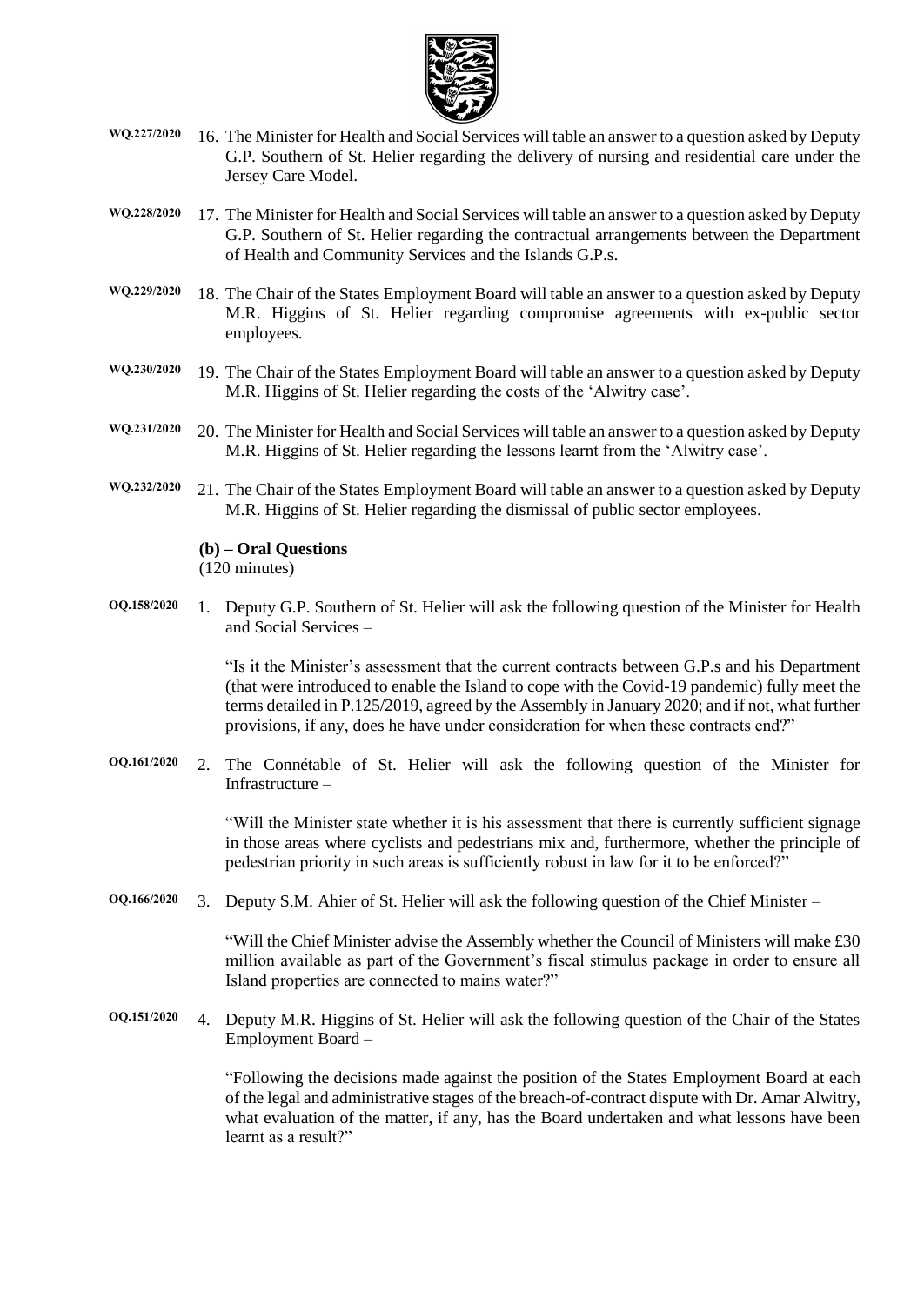

**OQ.156/2020** 5. Deputy R.J. Ward of St. Helier will ask the following question of the Chief Minister –

"Following reports of 20% cuts to departmental budgets, and in light of the role of the Chief Executive and Directors General as accountable officers for such budgets, will the Chief Minister explain how Ministers, within their own Departments and portfolios, influence decision-making in respect of possible savings?"

- **OQ.162/2020** 6. Deputy C.S. Alves of St. Helier will ask the following question of the Chief Minister "What consideration, if any, was given to sending texts out in different languages in order to ensure that all sectors of the Island's community were made aware of the support and information available to them during the Covid-19 crisis?"
- **OQ.164/2020** 7. Deputy M. Tadier of St. Brelade will ask the following question of H.M. Attorney General –

"What legislation exists, if any, to prevent the display of racist or otherwise offensive language in public places; and in the case of the memorial bench at Bouley Bay, was the Law Officers' Department ever approached for advice when the existence of the plaque was raised as an issue with the Connétable of Trinity and the Chief Minister in 2015?"

**OQ.154/2020** 8. Deputy K.G. Pamplin of St. Saviour will ask the following question of the Minister for Health and Social Services –

> "Will the Minister provide details of the total number of health care and social care workers currently employed by the Government of Jersey?"

**OQ.153/2020** 9. The Connétable of St. Martin will ask the following question of the Chief Minister –

"Will the Chief Minister advise what consideration, if any, has been given to establishing a public working group dedicated to improving the public's knowledge and understanding of Jersey's history in general, including Jersey's historical links to slavery and colonialism?"

**OQ.150/2020** 10. Deputy K.F. Morel of St. Lawrence will ask the following question of the Chief Minister –

"Has the Council of Ministers decided upon any level of cuts to Departmental budgets following the Covid-19 crisis; and if so, what is it?"

**OQ.160/2020** 11. Senator S.Y. Mézec will ask the following question of the Chair of the Comité des Connétables –

> "What equality and diversity training, if any, are Parish employees and honorary personnel required to undertake and, if none, will the Comité bring forward proposals to provide such training?"

**OQ.157/2020** 12. Deputy R.J. Ward of St. Helier will ask the following question of the Assistant Chief Minister –

> "Will the Minister advise what work, if any, is being undertaken with regards to increasing the provision of, and access to, I.T. for Islanders as part of the response to Covid-19, with particular reference to school and college students?"

**OQ.163/2020** 13. Deputy C.S. Alves of St. Helier will ask the following question of the Minister for Health and Social Services –

> "How many complaints, if any, have there been regarding a lack of adherence to the Covid-19 Regulations on workplace restrictions, both in respect of construction sites and other workplaces?"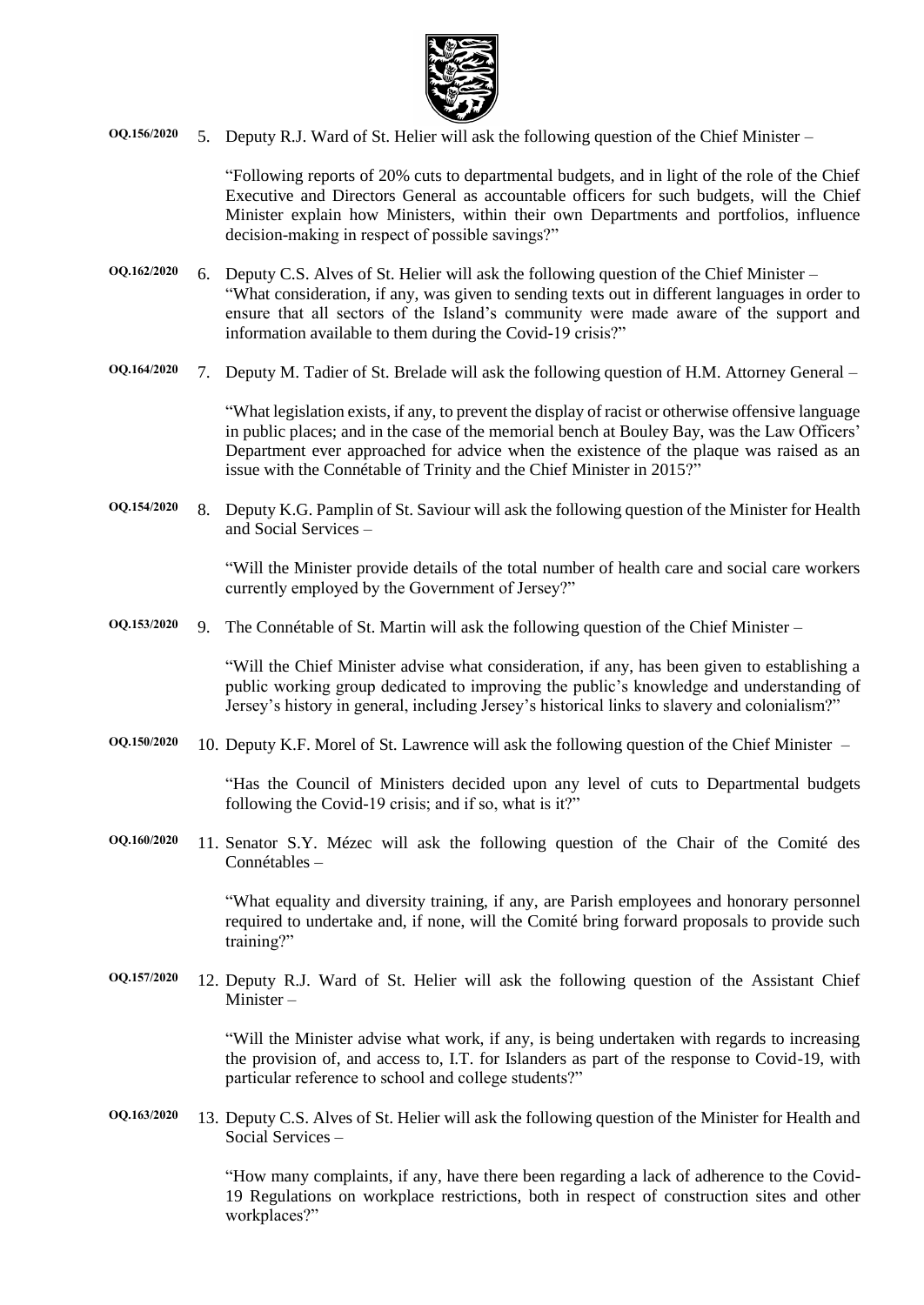

**OQ.159/2020** 14. Deputy G.P. Southern of St. Helier will ask the following question of the Chief Minister –

"What assurances, if any, can the Chief Minister give to members that the results, whether partial or complete, of the Income Distribution and Household Expenditure Surveys will be published in sufficient time to enable a debate on the reduction of income inequality in the upcoming Government Plan?"

**OQ.165/2020** 15. Deputy M. Tadier of St. Brelade will ask the following question of the States of Jersey Trustee of the Jersey Community Relations Trust –

> "Following on from the recent Black Lives Matter event that took place in People's Park on 6th June 2020, will the Trustee advise what discussions, if any, the Jersey Community Relations Trust has had as to what further action, if any, should be pursued by Jersey authorities with regard to addressing racial prejudice in the Island?"

**OQ.152/2020** 16. Deputy M.R. Higgins of St. Helier will ask the following question of the Minister for the Environment –

> "Further to the Minister's answer to Oral Question 130/2020, will he update members on the actions he has taken, if any, to address the backlog of enforcement actions; and will he investigate why enforcement and planning officers have not responded to emails from members of the public and States members, including some which are over 7 months old and have been repeatedly pursued?"

**OQ.155/2020** 17. Deputy K.G. Pamplin of St. Saviour will ask the following question of the Minister for Children and Housing –

> "Following comments from the Jersey Shelter Trust last week about the current unprecedented demand for its services, will the Minister provide an update of the number of people who are homeless or currently using emergency housing?"

**OQ.149/2020** 18. Deputy K.F. Morel of St. Lawrence will ask the following question of the Minister for Treasury and Resources –

> "Will the Minister inform Members whether the Government pays G.S.T. on imports of goods and services purchased off-Island that have a value greater than the *de minimis* level; and whether the procurement department factors in the costs of carriage when choosing between on and off-Island suppliers?"

#### **(c) – Questions to Ministers without notice (30 minutes) –**

1st question period – Minister for International Development

2nd question period – Minister for Home Affairs

#### **(d) – Questions to Ministers without notice (1 hour) –**

Questions permitted to any Minister on any subject within the official responsibility of the Government of Jersey.

### **J. PERSONAL STATEMENTS**

## **K. STATEMENTS ON A MATTER OF OFFICIAL RESPONSIBILITY**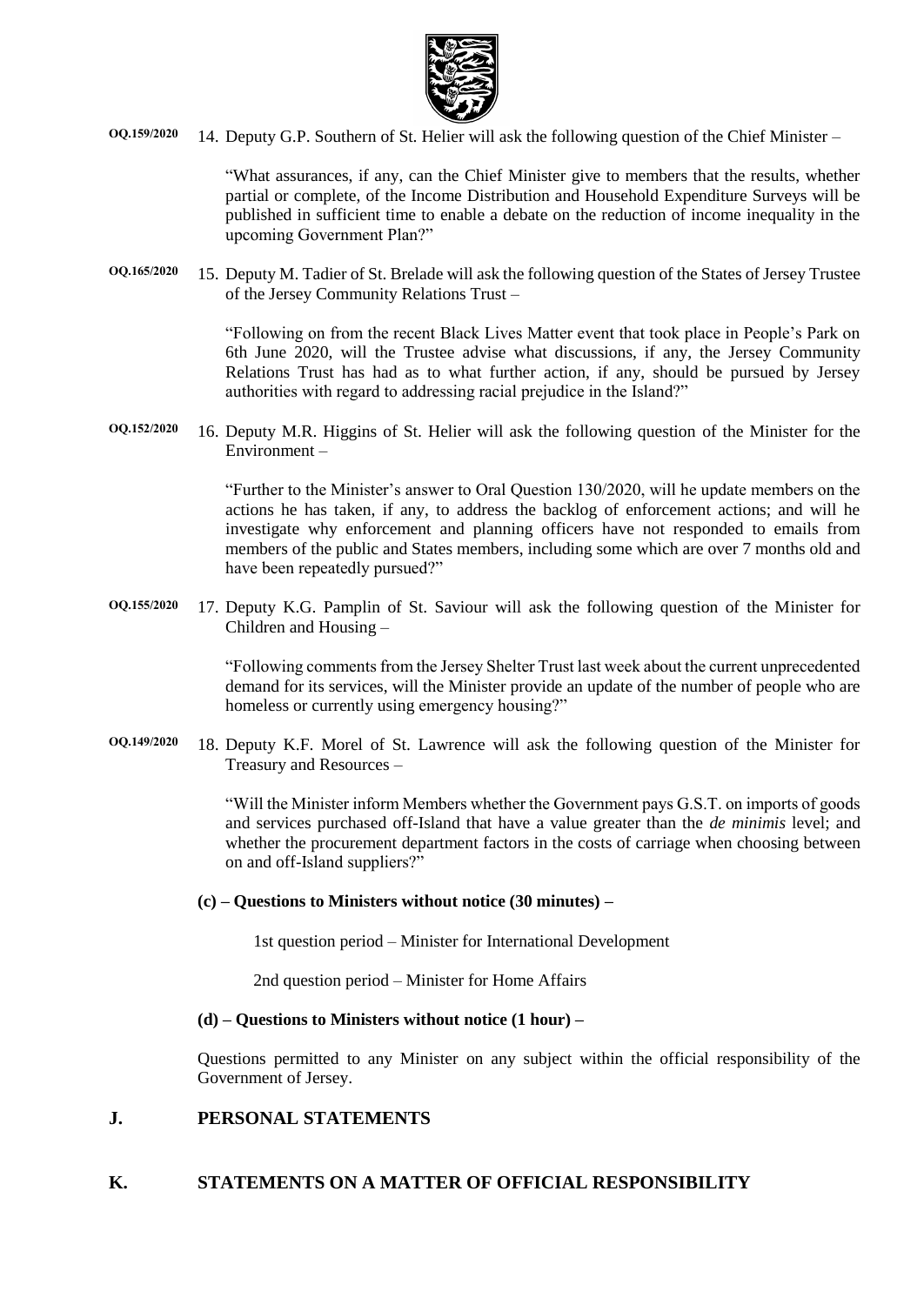

### **L. PUBLIC BUSINESS**

| Taxation (Implementation) (International Tax Compliance)<br><b>Draft</b><br>(Mandatory Disclosure Rules for CRS Avoidance Arrangements and<br><b>Opaque Offshore Structures) (Jersey) Regulations 202-.</b><br>Lodged: 31st December2019, Minister for External Relations. | P.129/2019.        |
|----------------------------------------------------------------------------------------------------------------------------------------------------------------------------------------------------------------------------------------------------------------------------|--------------------|
| Draft Air Navigation (Rules of the Air) (Amendment No. 2) (Jersey)<br><b>Regulations 202-.</b><br>Lodged: 29th April 2020, Minister for External Relations.                                                                                                                | P.55/2020.         |
| Putting Jersey businesses first.<br>Lodged: 1st May 2020, Deputy K.F. Morel of St. Lawrence.                                                                                                                                                                               | P.56/2020.         |
| Putting Jersey businesses first (P.56/2020): addendum.<br>Presented: 1st June 2020, Deputy K.F. Morel of St. Lawrence.                                                                                                                                                     | P.56/2020.<br>Add. |
| Putting Jersey businesses first (P.56/2020): second amendment.<br>Lodged: 9th June 2020, Council of Ministers.                                                                                                                                                             |                    |
| Regulation of Covid-19 testing undertaken by private entities.<br>Lodged: 18th May 2020, Deputy K.F. Morel of St. Lawrence.                                                                                                                                                | P.62/2020.         |
| Regulation of Covid-19 testing undertaken by private entities (P.62/2020):<br>amendment.<br>Lodged: 9th June 2020, Deputy K.F. Morel of St. Lawrence.                                                                                                                      |                    |
| Draft Employment (Amendment No. 11) (Jersey) Law 2020 (Appointed Day)<br>Act 202-.<br>Lodged: 19th May 2020, Minister for Social Security.                                                                                                                                 | P.63/2020.         |
| Banning the sale of single-use carrier bags.<br>Lodged: 19th May 2020, Deputy I. Gardiner of St. Helier.                                                                                                                                                                   | P.64/2020.         |
| Draft Covid-19 (Civil Partnership and Marriage No. 2) (Jersey) Regulations<br>$202-.$<br>Lodged: 11th June 2020, Minister for Home Affairs.                                                                                                                                | P.77/2020.         |

*Note: Because of the requirement for a six-week lodging period, the minimum lodging period of the proposition of the Minister for Home Affairs will expire on Thursday 25th July 2020. The Minister has therefore given notice of his intention to propose, in accordance with Standing Order 26(7), that the minimum lodging period for the proposition be reduced in order that it can be debated at the meeting.*

### **M. ARRANGEMENT OF PUBLIC BUSINESS**

# **30th June 2020**

| Bus service: introduction of through-fares.<br>Lodged: 12th March 2020, Deputy M. Tadier of St. Brelade.                          | P.19/2020.         |
|-----------------------------------------------------------------------------------------------------------------------------------|--------------------|
|                                                                                                                                   |                    |
| Bus Service: introduction of through-fares (P.19/2020) – amendment.<br>Lodged: 11th June 2020, <i>Connétable of St. Helier</i> .  | P.19/2020.<br>Amd. |
| Jersey Overseas Aid Commission: re-appointment of Commissioner.<br>Lodged: 1st June 2020, Minister for International Development. | P.67/2020.         |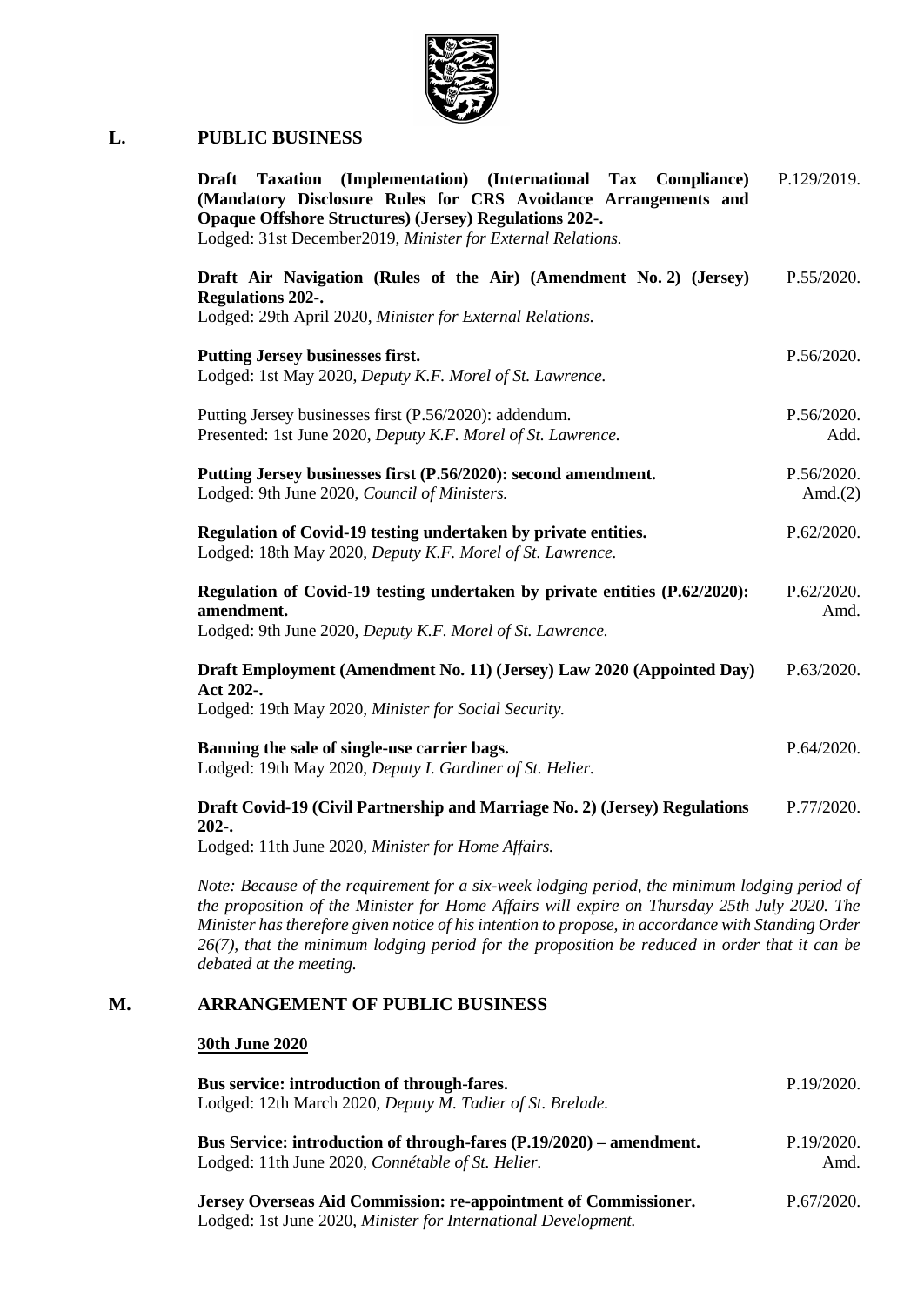| Lifting of travel restrictions: States Assembly approval.<br>Lodged: 2nd June 2020, Deputy J.M. Maçon of St. Saviour.                                                                                                                                                                                                                                                                                                          | P.68/2020. |
|--------------------------------------------------------------------------------------------------------------------------------------------------------------------------------------------------------------------------------------------------------------------------------------------------------------------------------------------------------------------------------------------------------------------------------|------------|
| Proposed Airport Redevelopment: review.<br>Lodged: 3rd June 2020, Deputy R. Labey of St. Helier.                                                                                                                                                                                                                                                                                                                               | P.71/2020. |
| Note: Because of the requirement for a four-week lodging period, the minimum lodging period of<br>the proposition of Deputy R. Labey of St. Helier will expire on Wednesday 1st July 2020. The<br>Deputy has therefore given notice of his intention to propose, in accordance with Standing Order<br>26(7), that the minimum lodging period for the proposition be reduced in order that it can be<br>debated at the meeting. |            |
| <b>Priorities for the next Island Plan</b><br>(Consideration In-Committee)                                                                                                                                                                                                                                                                                                                                                     |            |
| 14th July 2020                                                                                                                                                                                                                                                                                                                                                                                                                 |            |
| Draft Road Traffic (No. 64) (Jersey) Regulations 202-.<br>Lodged: 3rd February 2020, Minister for Infrastructure.                                                                                                                                                                                                                                                                                                              | P.10/2020. |
| Draft Financial Services (Disclosure and Provision of Information) (Jersey)<br>Law 202-.<br>Lodged: 2nd June 2020, Minister for External Relations.                                                                                                                                                                                                                                                                            | P.69/2020. |
| States of Jersey Development Company-Amendments to the Board of<br><b>Directors and Articles of Association.</b><br>Lodged: 2nd June 2020, Minister for Treasury and Resources.                                                                                                                                                                                                                                                | P.70/2020. |
| Variation to Lodging Period for the Government Plan lodged in 2020.<br>Lodged: 3rd June 2020, Chief Minister.                                                                                                                                                                                                                                                                                                                  | P.72/2020. |
| Note: Because of the requirement for a six-week lodging period, the minimum lodging period of<br>the proposition of the Chief Minister will expire on Wednesday 15st July 2020. The Chief Minister<br>has therefore given notice of his intention to propose, in accordance with Standing Order $26(7)$ ,<br>that the minimum lodging period for the proposition be reduced in order that it can be debated at<br>the meeting. |            |
| <b>Draft Public Employees (Contributory Retirement Scheme) (Miscellaneous</b><br>Amendments) (No. 2) (Jersey) Regulations 202-.<br>Lodged: 3rd June 2020, States Employment Board.                                                                                                                                                                                                                                             | P.73/2020. |
| <b>Draft Public Employees (Pension Scheme) (Miscellaneous Amendments)</b><br>(No. 2) (Jersey) Regulations 202-.<br>Lodged: 3rd June 2020, States Employment Board.                                                                                                                                                                                                                                                             | P.74/2020. |
| Period of Questions Without Notice to the Chief Minister at every scheduled                                                                                                                                                                                                                                                                                                                                                    | P.76/2020. |

**[Sitting.](https://statesassembly.gov.je/AssemblyPropositions/2020/P.76-2020.pdf)**

Lodged: 10th June 2020, *[Deputy M. Tadier of St. Brelade.](https://statesassembly.gov.je/AssemblyPropositions/2020/P.76-2020.pdf)*

### **8th September 2020**

#### **[Draft Public Health and Safety \(Rented Dwellings\) \(Licensing\) \(Jersey\)](https://statesassembly.gov.je/assemblypropositions/2019/p.106-2019.pdf)  [Regulations 201-.](https://statesassembly.gov.je/assemblypropositions/2019/p.106-2019.pdf)** [P.106/2019.](https://statesassembly.gov.je/assemblypropositions/2019/p.106-2019.pdf)

Lodged: 1st October 2019, *[Minister for the Environment.](https://statesassembly.gov.je/assemblypropositions/2019/p.106-2019.pdf)*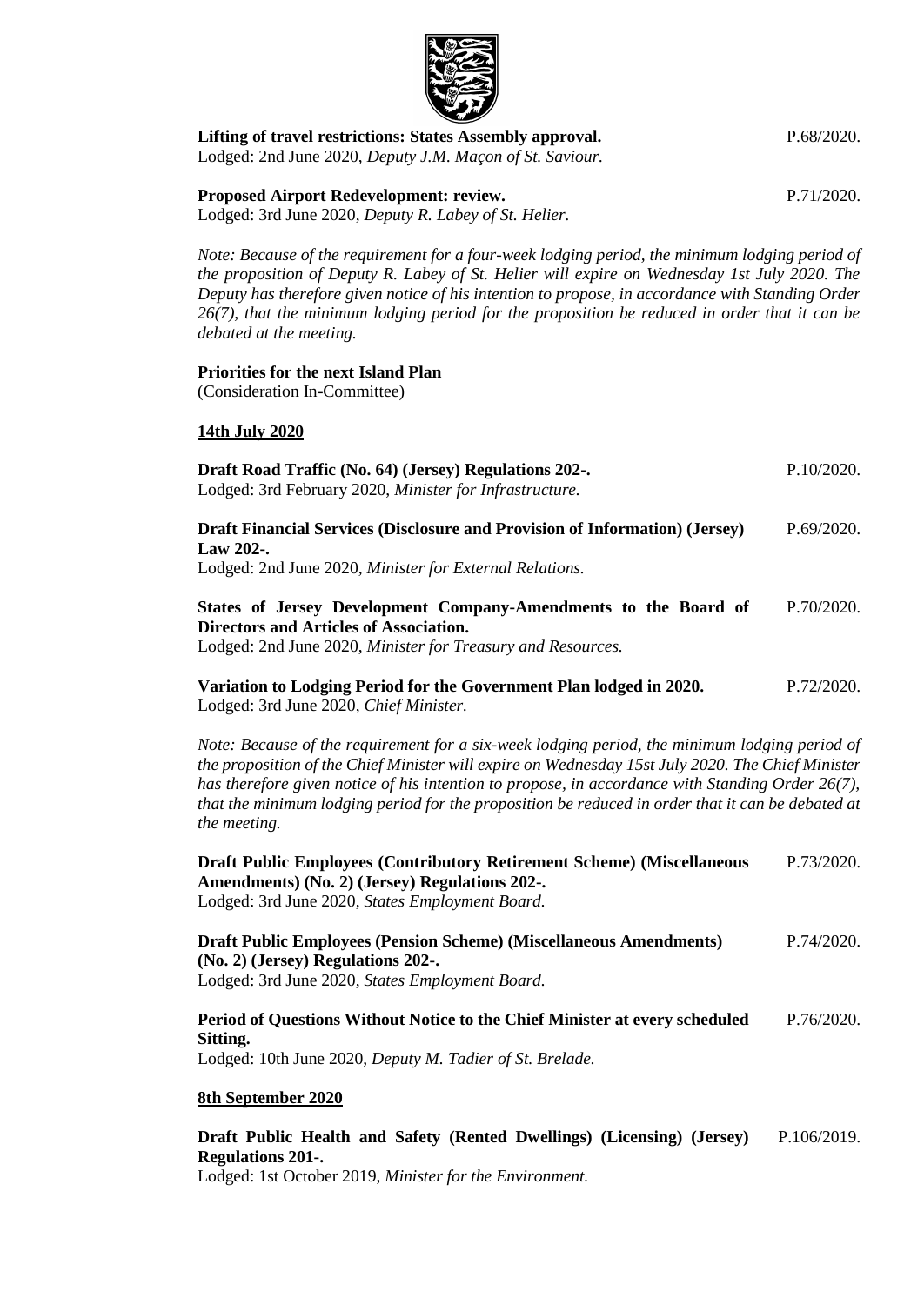

| Minimum standards for rented dwellings: licensing regulations.<br>Presented: 21st February 2020.<br>Environment, Housing and Infrastructure Scrutiny Panel.                                                           | S.R.1/2020.               |
|-----------------------------------------------------------------------------------------------------------------------------------------------------------------------------------------------------------------------|---------------------------|
| Draft Public Health and Safety (Rented Dwellings) (Licensing) (Jersey)<br>Regulations 201 - (P.106/2019): second amendment.<br>Lodged: 20th February 2020, Environment, Housing and Infrastructure Scrutiny<br>Panel. | P.106/2019.<br>Amd. $(2)$ |
| Draft Public Health and Safety (Rented Dwellings) (Licensing) (Jersey)<br>Regulations 201 - (P.106/2019): third amendment.<br>Lodged: 12th March 2020, Minister for the Environment.                                  | P.106/2019.<br>Amd. $(3)$ |
| Senators and Deputies: removal of citizenship requirement.<br>Lodged: 9th June 2020, Deputy M. Tadier of St. Brelade.                                                                                                 | P.75/2020.                |

**DR. M. EGAN Greffier of the States**

11th June 2020

**Note –**

**In accordance with the meeting dates fixed for 2019 by the Privileges and Procedures Committee, this meeting will continue, if necessary, on Wednesday 17th and Thursday 18th June 2020.**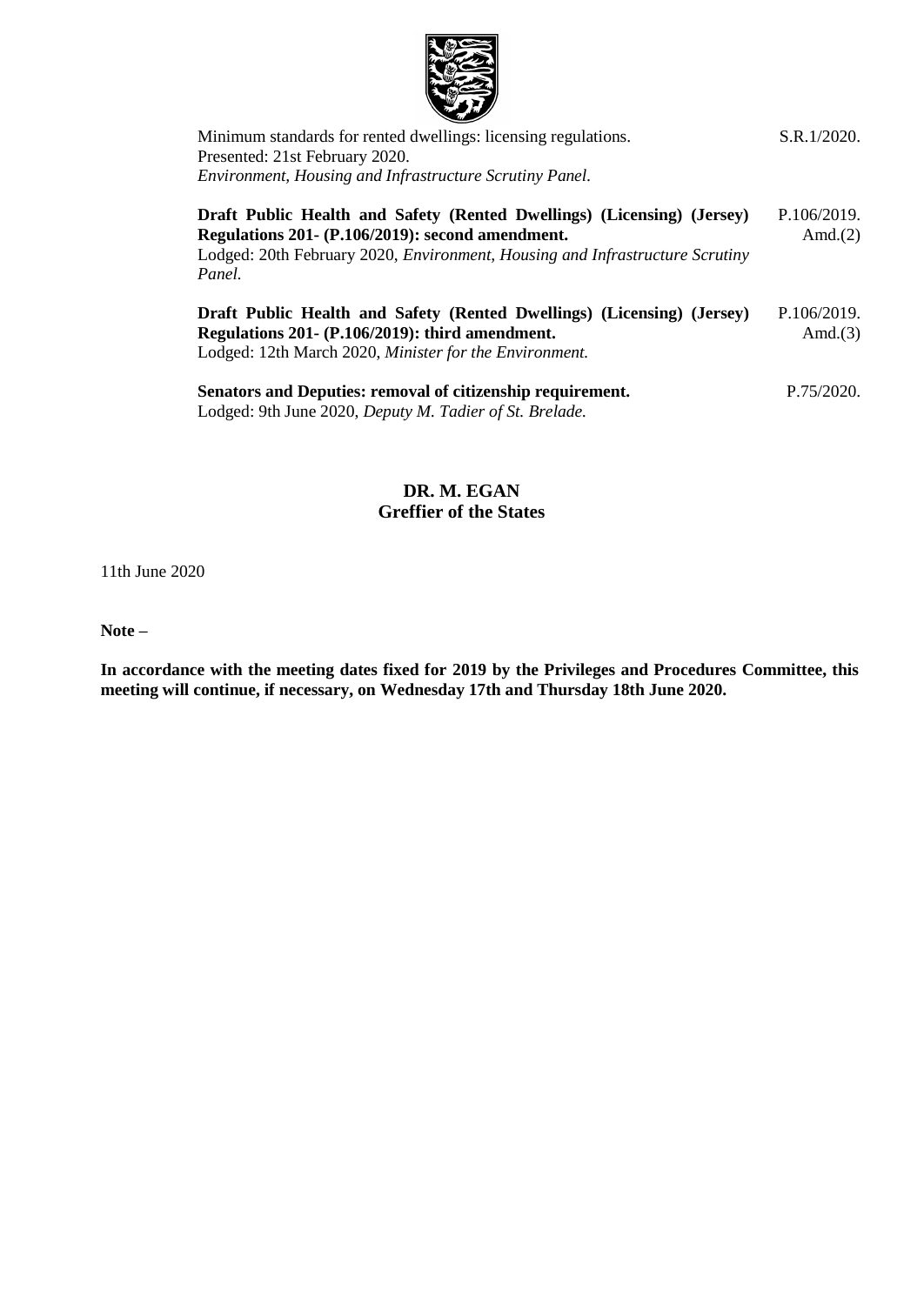

# **Explanatory Note regarding subordinate legislation tabled at this meeting.**

(See Item B)

### **R&O.79/2020.**

Covid-19 (Construction Work – Third Extension and Workplace Restrictions – First Extension) (Jersey) Order 2020.

This Order extends the restriction periods of the Covid-19 (Construction Work) (Jersey) Order 2020 and the Covid-19 (Workplace Restrictions) (Jersey) Order 2020 to Friday 12th June 2020.

The Order was made on 3rd June 2020 and came into force on 4th June 2020.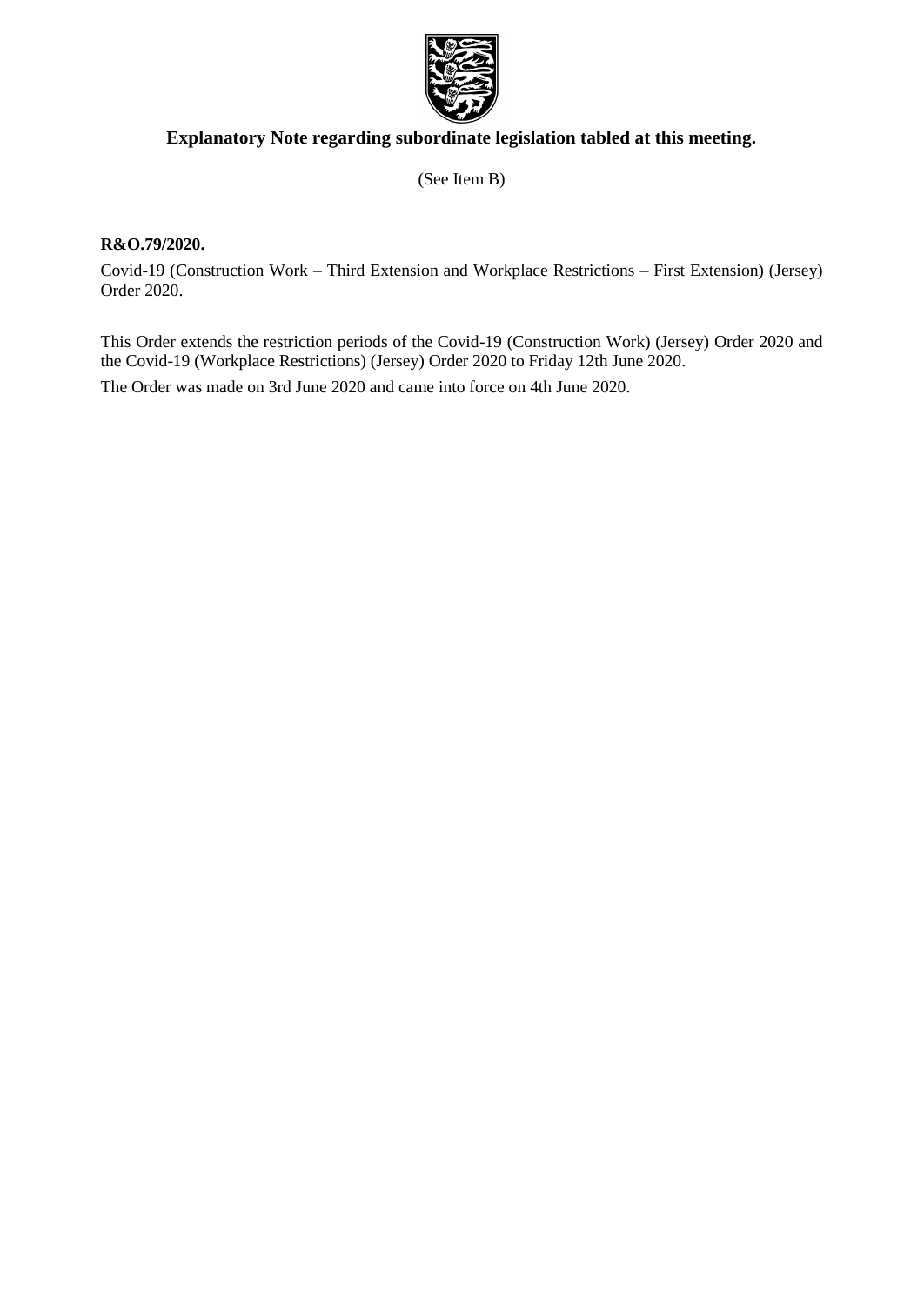

### (See Item I(a))

1. The Chief Minister will table an answer to the following question asked by Deputy J.H. Perchard of St. Saviour –

"Given that the Centres of Disease Control and Prevention (CDC) defines the 'control' of infectious disease as "the reduction of disease incidence, prevalence, morbidity or mortality to a locally acceptable level as a result of deliberate efforts [where] continued intervention measures are required to maintain the reduction", will the Chief Minister advise –

- (a) whether this definition is the one that the Government of Jersey is using when describing their 'control approach' to Covid-19;
- (b) if not, what exact definition of 'control' is being used by the Government; and
- (c) if the CDC. definition is being used, what the Government deems to be a locally 'acceptable level' of the 'incidence, prevalence, morbidity or mortality' of Covid-19 in Jersey?"
- 2. The Chair of the States Employment Board will table an answer to the following question asked by Deputy L.M.C. Doublet of St. Saviour –

"Will the Chair advise how many non-disclosure agreements have been signed since 2000 between either individuals or companies and (i) each of the Government Departments and (ii) non-Ministerial bodies?"

3. The Minister for Home Affairs will table an answer to the following question asked by the Deputy of St. Peter –

"Since the travel restrictions to and from Jersey were enforced and a 14-day self-isolation period imposed on arrival, will the Minister advise –

- (a) how many passengers have arrived in the Island on the Government of Jersey / Blue Island Air Service 'lifeline' flights;
- (b) whether there have been any passengers who have arrived multiple times in Jersey and, if so, how many such passengers there have been and how many journeys they have each made; and
- (c) whether there have been any occasions when passengers have not been required to self-isolate for 14 days on arrival in Jersey and, if so, how many passengers this has applied to and what the justification for the exemption was in each case?"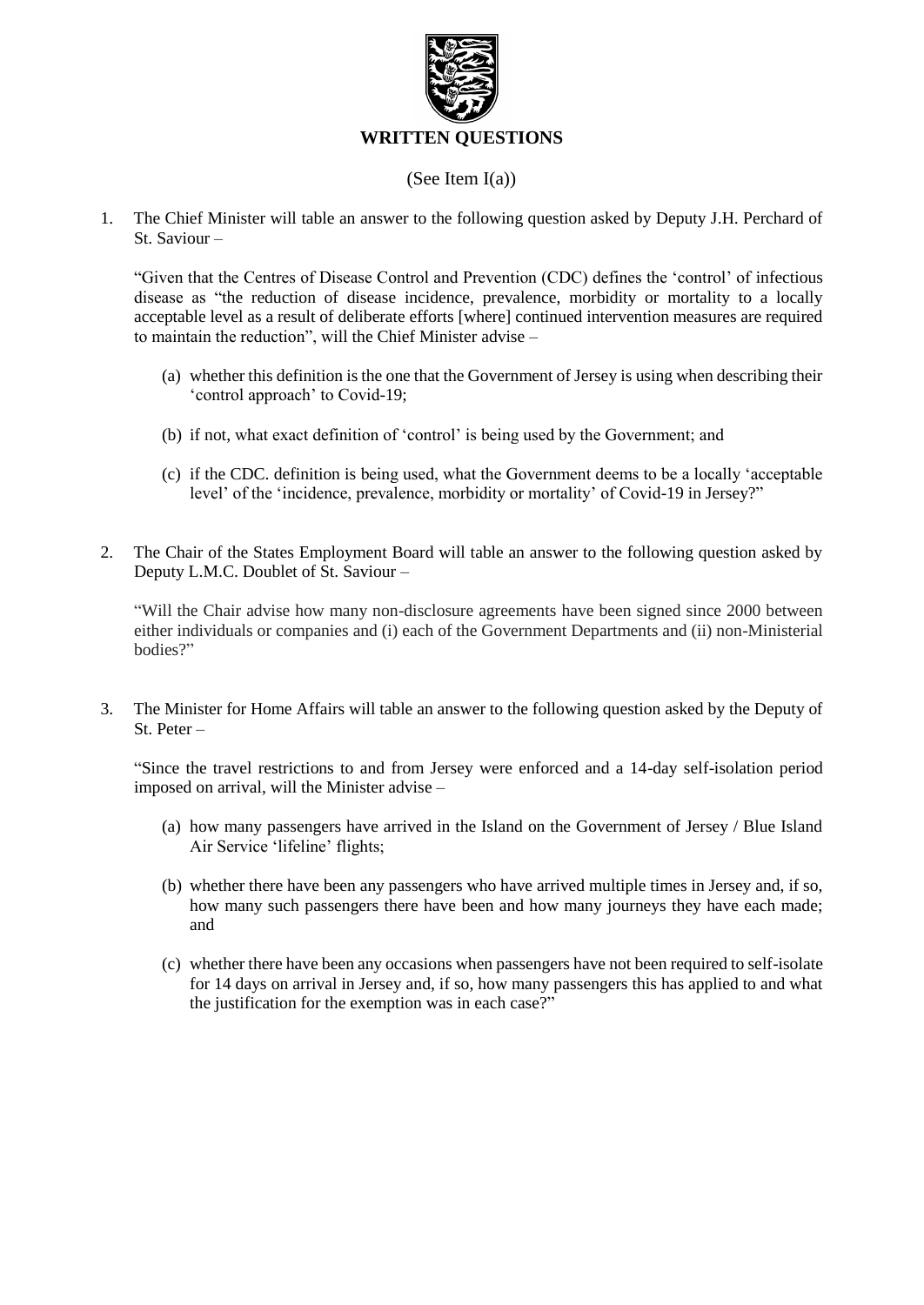

4. The Chair of the States Employment Board will table an answer to the following question asked by Deputy R.J. Ward of St. Helier –

"Will the Chair –

- (a) state who the members of the Government's resourcing approval panel are;
- (b) outline the process of recruitment from identification of the post to employment; and provide both the mean average time taken for recruitment to a post through this process and the range of time it can take to complete this process (from shortest to longest); and
- (c) advise what relationship, if any, there is the between the States Employment Board and the resourcing approval panel during the recruitment process?"
- 5. The Minister for Social Security will table an answer to the following question asked by Deputy R.J. Ward of St. Helier –

"Will the Minister advise what discussions, if any, have taken place regarding the prospect of cuts to Income Support payments as part of the post-Covid-19 economic recovery plan?"

6. The Chair of the States Employment Board will table an answer to the following question asked by Deputy R.J. Ward of St. Helier –

"Will the Chair advise –

- (a) how many incidents of racist abuse towards employees, if any, have been recorded since 2018;
- (b) what the process is for recording such incidents;
- (c) what the process is for dealing with such incidents; and
- (d) what ongoing support, if any, is given to the victims of such abuse?"
- 7. The Minister for Treasury and Resources will table an answer to the following question asked by Deputy R.J. Ward of St. Helier –

"In light of the Assembly's adoption of 'States' expenditure: classification in accordance with international best practice' (P.94/2019), will the Minister provide an update on the actions taken in Quarters 1 and 2 of this year to implement this decision, given the need to classify expenditure from 2021 in accordance with the proposition?"

8. The Minister for the Environment will table an answer to the following question asked by Deputy R.J. Ward of St. Helier –

"Further to my numerous written questions on this subject, most recently Written Question 54/2020, will the Minister provide an update on the progress of the technical evaluation of air pollution in the Island, and give a date for when the roll-out of real-time air pollution monitoring will take place?"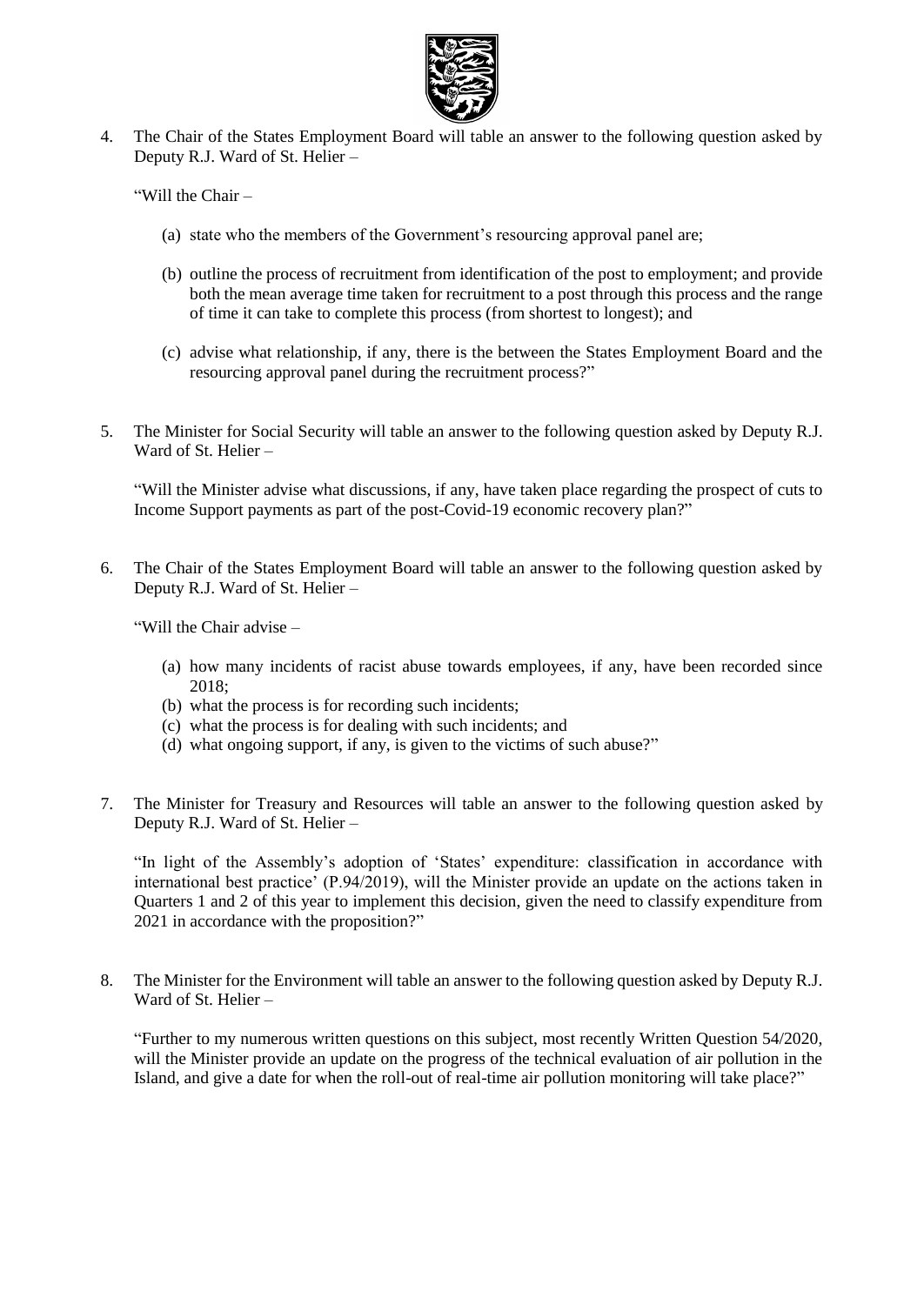

9. The Minister for Home Affairs will table an answer to the following question asked by Deputy C.S. Alves of St. Helier –

"Given that the Minister stated in his response to Oral Question 140/2020 that "the States of Jersey Police are following local and national guidance on the use of personal protection equipment (P.P.E.)" and one of the main elements of that guidance was "having P.P.E. available when Covid-19 is suspected", will the Minister –

- (a) state when the police received the local guidance;
- (b) state how this guidance was communicated to officers;
- (c) advise whether this guidance was the same as that published on the gov.je website in respect of P.P.E. for essential workers;
- (d) if the guidance was the same as that published on gov.je, explain whether and how Table 3 of the guidance on the website has been adhered to and, if that is not the case, explain why not; and
- (e) if the guidance provided to the States of Jersey Police was different in any way from that published on the website, provide a copy of the version that was issued and explain why it differs?"
- 10. The Minister for Health and Social Services will table an answer to the following question asked by Deputy C.S. Alves of St. Helier –

"Will the Minister confirm –

- (a) the date when Personal Protective Equipment (P.P.E.) guidance in response to the Covid-19 crisis was issued to the Emergency Services;
- (b) details of any changes to the guidance since it was first published; and
- (c) what monitoring activity, if any, is in place to ensure all Emergency Services have sufficient P.P.E. and are using it in accordance with the issued guidance?"
- 11. The Minister for Health and Social Services will table an answer to the following question asked by Deputy C.S. Alves of St. Helier –

"Will the Minister advise –

- (a) what checks, if any, the psychology, psychiatry and talking therapies departments are currently undertaking on those patients who were having on-going treatment prior to the Covid-19 pandemic, but whose treatment had to stop;
- (b) whether contact has been maintained with these patients since the 'Stay at Home' restrictions began;
- (c) if such contact has been maintained, by which channels it has been maintained and what percentage of patients have been contacted on more than one occasion; and
- (d) if no action was taken to maintain contact with patients, why that was the case?"
- 12. The Minister for Treasury and Resources will table an answer to the following question asked by Deputy C.S. Alves of St. Helier –

"Given that the current situation with Coronavirus suggests that companies may seek to downsize their office accommodation because of the ability, and desire, of employees and employers to work from home more regularly, will the Minister state what changes, if any, have been considered in respect of the plans to construct Buildings 3, 4, 5 and 6 of the International Finance Centre (I.F.C.)?"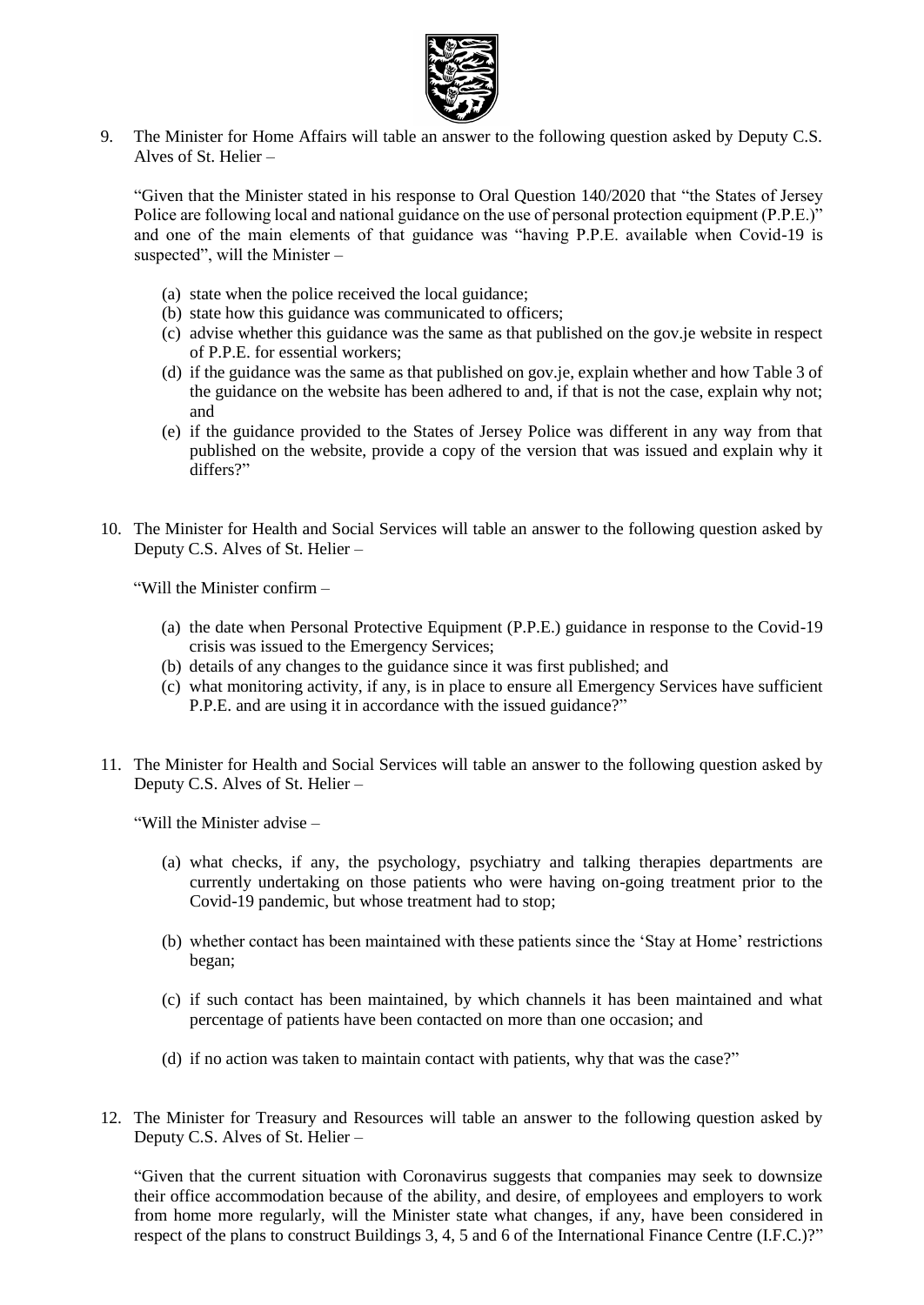

13. The Minister for Health and Social Services will table an answer to the following question asked by Deputy G.P. Southern of St. Helier –

"Given the Minister's aim to produce validated waiting lists by the end of Quarter 1 in 2020 through Patient Tracking Lists (P.T.L.s) and using Interim Management and Support (I.M.A.S.) modelling to generate a recovery plan by the end of Quarter 2, will the Minister –

- (a) advise what progress has been made to date in producing effective and accurate waiting lists;
- (b) publish waiting lists for inpatient and outpatient secondary care and indicate what impact the Covid-19 pandemic has had on waiting times, especially in specialisms where any shortfall in capacity has been identified; and
- (c) state what new targets, if any, he has for the production of accurate and effective waiting list data?"
- 14. The Minister for Treasury and Resources will table an answer to the following question asked by Deputy G.P. Southern of St. Helier –

"Further to the presentation of 'Efficiencies Plan 2020–23' (R.130/2019), what progress, if any, has been made under efficiency saving 1.3, 'Commercial Operations: contract efficiency', towards the savings target of £2.08 million by 2020 in the categories of  $-$ 

- (a) Information Technology;
- (b) Contract facilities management;
- (c) Purchase of care; and
- (d) Agency;

and what impact, if any, has the development of a living wage in the Island had on any renegotiation of contracts undertaken in respect of this savings area?"

15. The Chief Minister will table an answer to the following question asked by Deputy G.P. Southern of St. Helier –

"Given that one of the impacts of the Covid-19 pandemic has been the diversion of resources from the completion of the 2019/20 Income Distribution / Household Expenditure Surveys (I.D.S. / H.E.S.), will the Chief Member state when a report on the I.D.S., showing pre-Covid-19 pandemic income distribution, will be published and will he confirm that the report will be used by the Government when assessing the delivery of Common Strategic Policy objectives to reduce income inequality?"

16. The Minister for Health and Social Services will table an answer to the following question asked by Deputy G.P. Southern of St. Helier –

"Will the Minister advise how he proposes to reduce both the number of people aged over 65 who are in nursing or residential care (around 400 per 10,000 population) and the consequential expenditure on Long-Term Care (around £50m annually) in order to deliver the Jersey Care Model in the context of an ageing population?"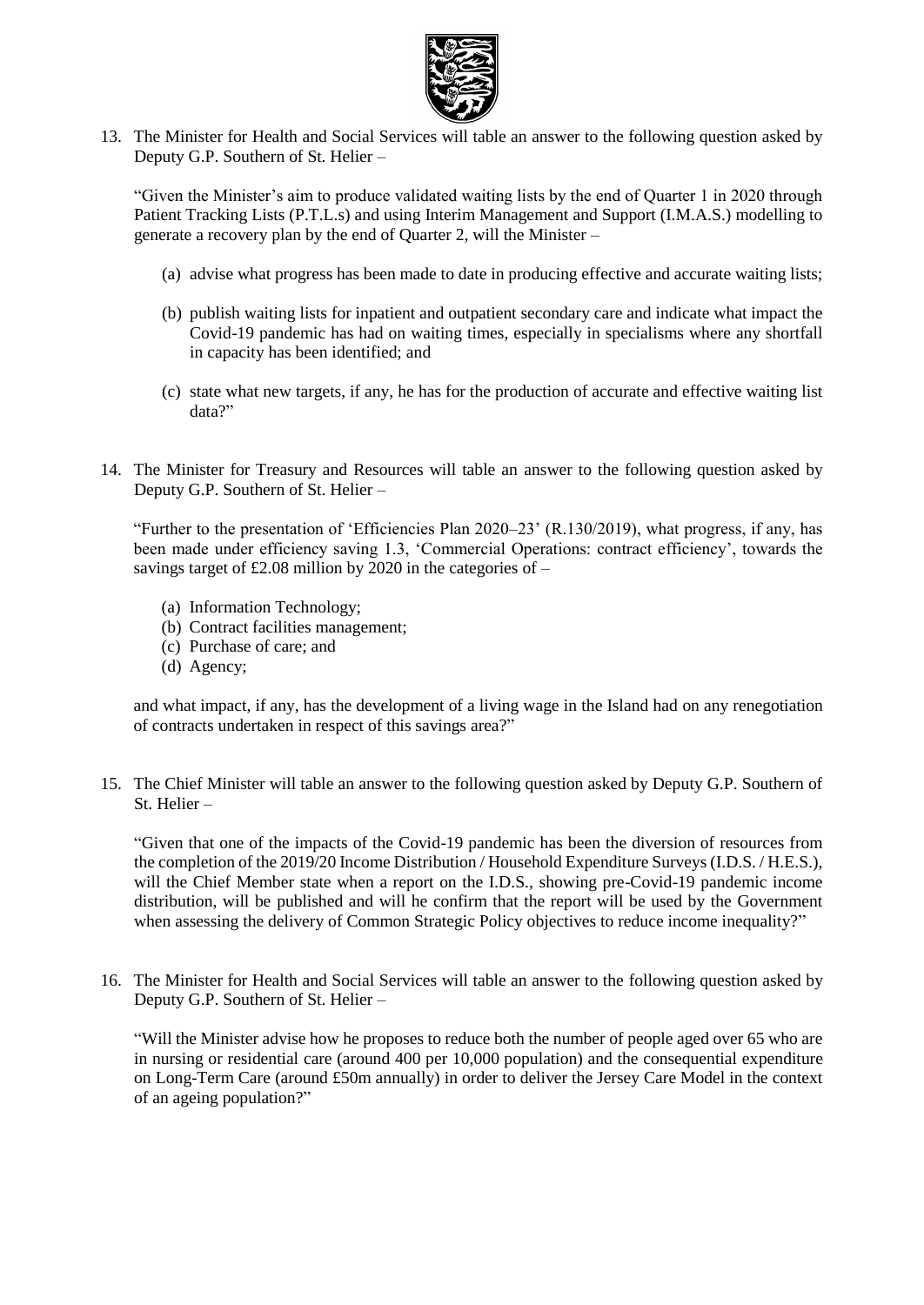

17. The Minister for Health and Social Services will table an answer to the following question asked by Deputy G.P. Southern of St. Helier –

"Will the Minister advise –

- (a) whether it is his assessment that the current contracts that were negotiated with G.P.s during the Covid-19 pandemic will ensure sufficient improvement in the access to primary care by financially, clinically, or socially vulnerable groups in the Island;
- (b) what further measures, if any, he has under consideration to provide additional improvements; and
- (c) when he proposes to enter into renegotiation with G.P.s regarding the content of future contracts?"
- 18. The Chair of the States Employment Board will table an answer to the following question asked by Deputy M.R. Higgins of St. Helier –

"Will the Chair explain –

- (a) what justification is used for entering into compromise agreements with ex-employees;
- (b) how many compromise agreements the States Employment Board has entered into with exemployees in each of the last five years and the total amount of money expended on them; and
- (c) how much money was expended on legal advice regarding these agreements and whether such advice was obtained from the Law Officers' Department or from private legal practice?"
- 19. The Chair of the States Employment Board will table an answer to the following question asked by Deputy M.R. Higgins of St. Helier –

"As Dr. Alwitry's case against the States Employment Board has now run its course through the legal system, following the most recent judgement by the Privy Council, will the Chair –

- (a) set out the timeline of the case and explain the rationale for each of the actions taken by the Board at each stage of the legal proceedings;
- (b) state the total cost to the States of the proceedings, breaking this information down into the cost of each stage of the action; and
- (c) state the cost of the legal advice received by the Board at each stage of the action and from whom the advice was obtained?"
- 20. The Minister for Health and Social Services will table an answer to the following question asked by Deputy M.R. Higgins of St. Helier –

"Will the Minister state what lessons he and his Department have learnt from the 'Alwitry case' and what steps, if any, have been taken to prevent a repeat of such a case from happening in the future?"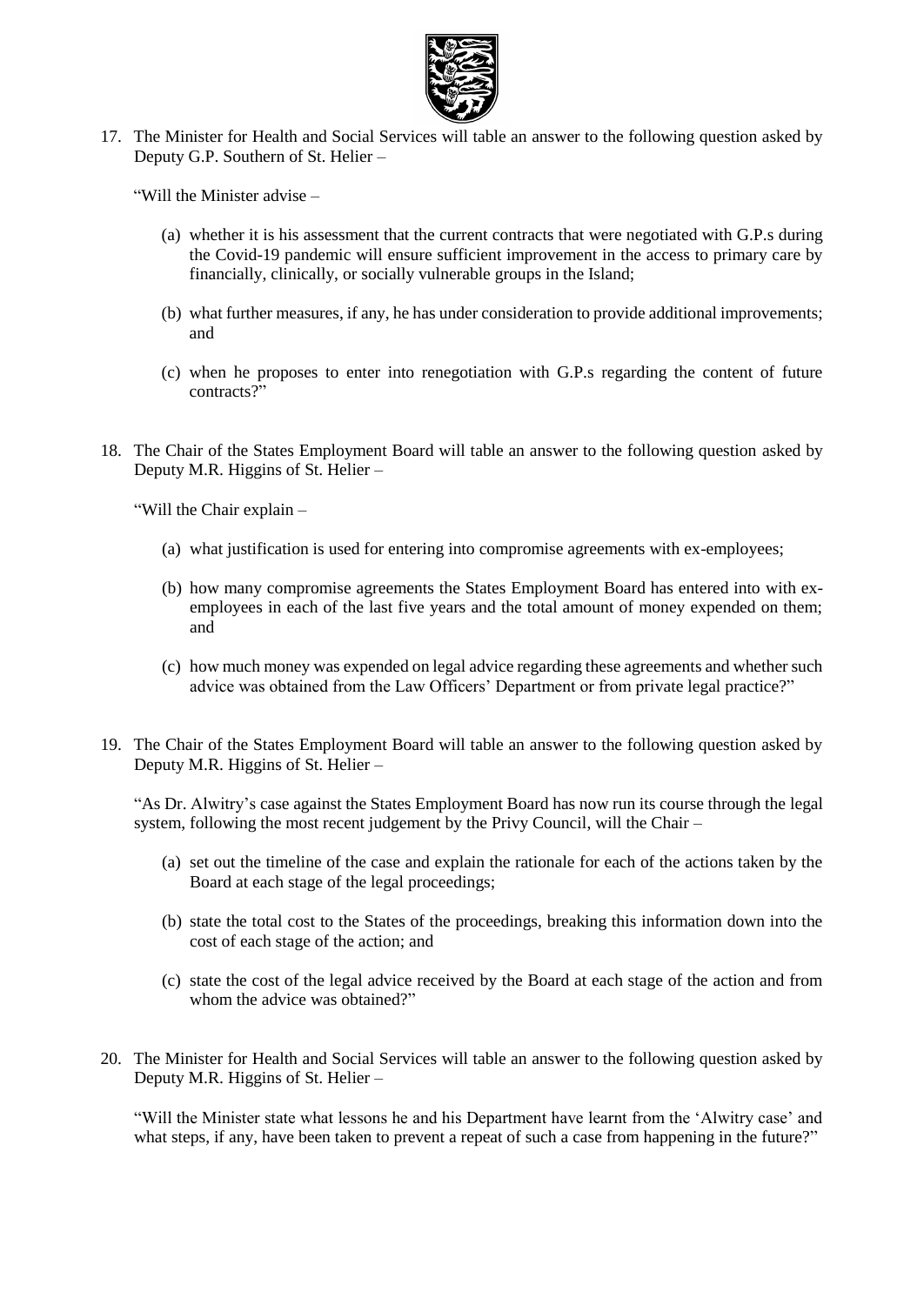

21. The Chair of the States Employment Board will table an answer to the following question asked by Deputy M.R. Higgins of St. Helier –

"Will the Chair state how many public servants have been dismissed by the States Employment Board over the last five years and the reasons why they were dismissed, including the nature of any offences that led to their dismissal?"